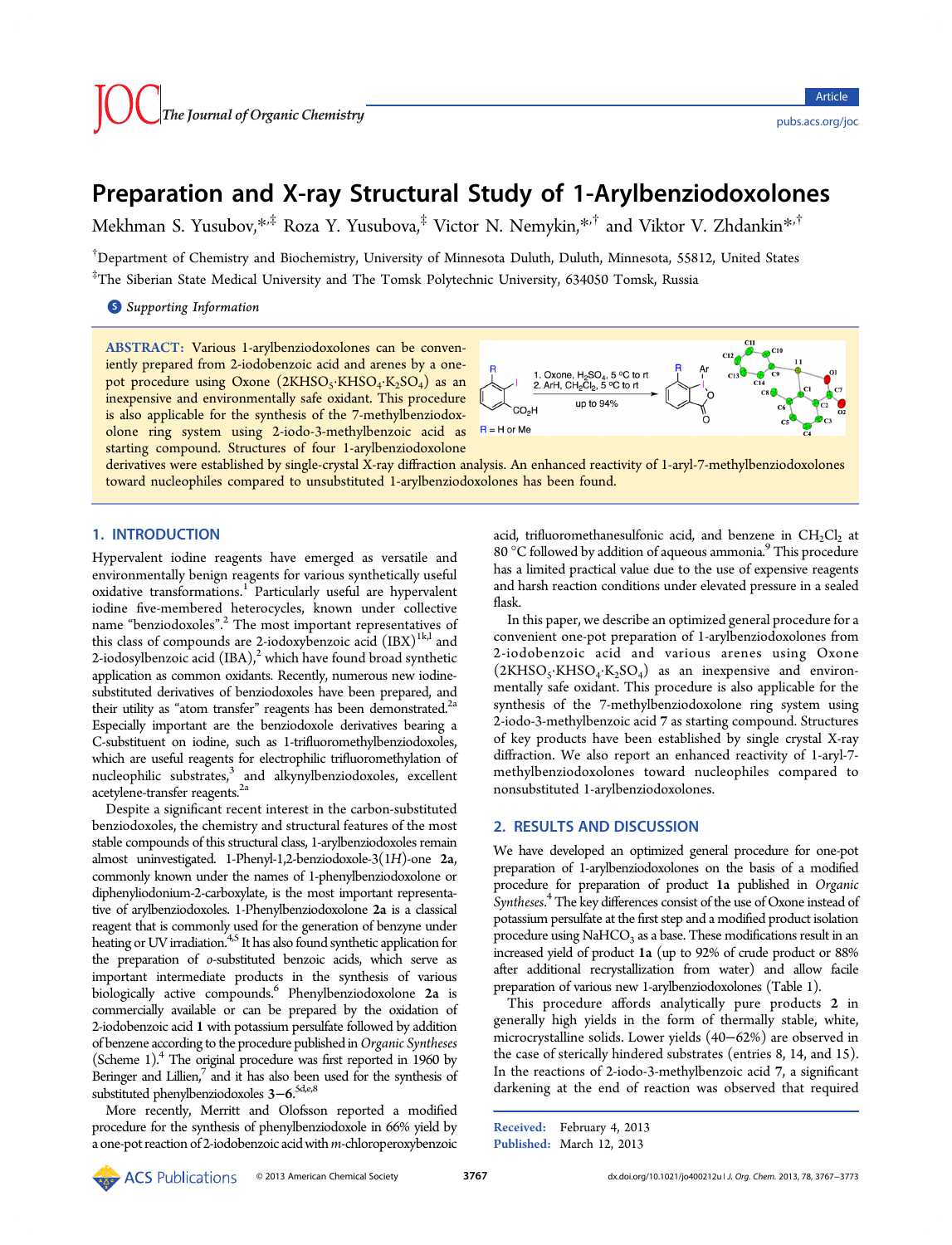#### <span id="page-1-0"></span>Scheme 1. Known 1-Arylbenziodoxolones



additional treatment of the reaction mixture with activated carbon. All new products were analyzed by  $^1\mathrm{H}$  and  $^{13}\mathrm{C}$  NMR, elemental analysis, and structures of products 2b, 2g, 2n, and 2o were established by single-crystal X-ray crystallography (Figure [1](#page-3-0)).

X-ray data of products 2b, 2g, 2n, and 2o demonstrate the presence of complex intra- and/or intermolecular interactions typical for hypervalent iodine compounds. All products were crystallized using water (water/methanol in the case of  $2\sigma$ ) as a solvent. In compounds 2g and 2n, solvent molecules were not observed in the unit cells, while water or water and methanol molecules were observed in the unit cells of products 2b and 2o. The following similarities were observed in the crystal structures of compounds 2b, 2g, 2n, and 2o: (i) iodine(III) centers have classic distorted (O−I−C angles varies between 162.57° and 169.19°) T-shape conformation; (ii) iodine−carbon bond length in the iodine−arylcarboxylate fragment (2.130−2.152 Å) is always longer compared to the corresponding iodine−carbon bond length in the iodine−aryl fragment  $(2.096-2.126 \text{ Å})$ ; (iii) iodine centers are involved in the formation of the five−membered C−I−O−C−C benziodoxole ring (iodine− oxygen bond length varies between 2.482 and 2.559 Å); (iv) iodine centers form secondary intermolecular contacts with oxygen atoms of either solvent molecules or oxygen atoms of carboxylic group in neighboring molecules; (v) C−I−C angles in compounds with less sterically demanding arylcarboxylate substituents (compounds 2b, 92.4° and 2g, 93.4°) are close to that observed earlier in parent 1-phenylbenziodoxole 1a  $(95.2^{\circ})$ ,<sup>[10](#page-6-0)</sup> while the same angle in more sterically crowded compounds 2n and 2o are significantly larger (99.38° and 100.74°, respectively); (vi) degree of coplanarity of the C−I−O−C−C fragment and the parent benzene ring depends on the steric properties of the arylcarboxylate part of the molecule. Indeed, in compounds 2b and 2g, which are derived from unsubstituted iodosylbenzoic acid, the C−C−C(O)−O torsion angles are close to zero  $(6.11^{\circ}$  and  $2.12^{\circ}$ , respectively) resulting in a nearly coplanar arrangement of the iodine−containing five− membered and parent six−membered fragments. Introduction of methyl group in the position 3 of iodosylbenzoic acid fragment, on the other hand, results in significant distortion of C−C−C(O)−O torsion angle (11.81 $\degree$  for 2n and 18.51 $\degree$  for 2o) and thus deviation of the C−I−O−C−C fragment from plane of the six-membered benzene ring.

It was previously established that the reactions of 1 phenylbenziodoxolone 2a with nucleophiles (e.g., amines) proceed exclusively in the benziodoxolone ring with substitution of PhI and formation of the respective o-substituted benzoic acids.<sup>[6](#page-5-0)</sup> This reactivity pattern is in agreement with general regioselectivity of the reactions of nonsymmetrical iodonium salts with nucleophiles, in which substitution occurs predominantly in the more electron-deficient aromatic ring.<sup>11</sup> It is also known from the literature that the reactions of 1-phenylbenziodoxolone 2a with

nucleophiles proceed only at temperatures above 80 °C and require the presence of copper catalysts.<sup>[6c](#page-5-0)</sup> The low reactivity of arylbenziodoxolones compared to the noncyclic diaryliodonium salts<sup>[1h](#page-5-0)</sup> can be explained by a significant stabilization of the cyclic halonium ions due to the strong intramolecular hypervalent halogen-oxygen interaction<sup>[12](#page-6-0)</sup> in the benziodoxole ring. It would be interesting to compare the reactivity of 1-phenylbenziodoxolone 2a with 1-phenyl-7-methylbenziodoxolone 2n, which has a methyl group in the ortho position to the phenyliodonium group. It has been previously observed that the o-methyl-substituted aromatic ring in a nonsymmetrical diaryliodonium salt shows enhanced reactivity toward nucleophiles (the so-called "ortho-effect"), which is explained by the effect of steric factors on configuration of the reaction intermediate.<sup>13</sup>

We have investigated the reactions of benziodoxolones 2a and 2n with sodium azide in aqueous acetonitrile under reflux conditions (Scheme [2](#page-3-0)). While compound 2a was inert under these conditions after 1.5 h, the ortho-substituted 1-phenyl-7-methylbenziodoxolone 2n was completely converted to the azide 8 and iodobenzene just in 30 min. The product of substitution 8 was isolated as an off-white microcrystalline precipitate from the aqueous solution after removal of PhI and addition of HCl. Furthermore, 1-phenyl-7-methylbenziodoxolone 2n demonstrated high reactivity even toward such a poor nucleophile as water. Refluxing the solution of compound 2n in aqueous acetonitrile for 1 h resulted in complete conversion to 3-methylsalicylic acid 9 and iodobenzene after 1 h (Scheme [2](#page-3-0)).

We assume that the dramatic enhancement of reactivity observed in the reactions of 1-phenyl-7-methylbenziodoxolone 2n with nucleophiles is explained by the increased bulkiness of the aromatic ligand, forcing it to stay predominantly in the equatorial position of the trigonal bipyramidal intermediate (Scheme [3](#page-3-0)). $^{13}$  $^{13}$  $^{13}$  In the trigonal bipyramidal intermediate A formed by the initial addition of nucleophile X:<sup>−</sup> to the iodonium center, the most electron-deficient ligands, X and the benzoate group, occupy the axial positions. Ligand coupling, which proceeds as the  $S<sub>N</sub>$ Ar substitution reaction between the axial ligand X and the aryl group in equatorial position, $13$  is unlikely to occur in the intermediate A because of the electron-rich character of the equatorial phenyl ligand. However, since the equatorial positions are roomier than the axial positions, it is reasonable that a bulkier orthosubstituted group would be forced to occupy the equatorial position, switching the equilibrium toward the intermediate B. Ligand coupling in the intermediate B leads to a reductive elimination of PhI and transfer of the nucleophile to the ortho-substituted electrondeficient aryl group situated in the equatorial position (Scheme [3\)](#page-3-0).

#### 3. CONCLUSIONS

In summary, we have developed a convenient procedure for the preparation of various 1-arylbenziodoxolones from 2-iodobenzoic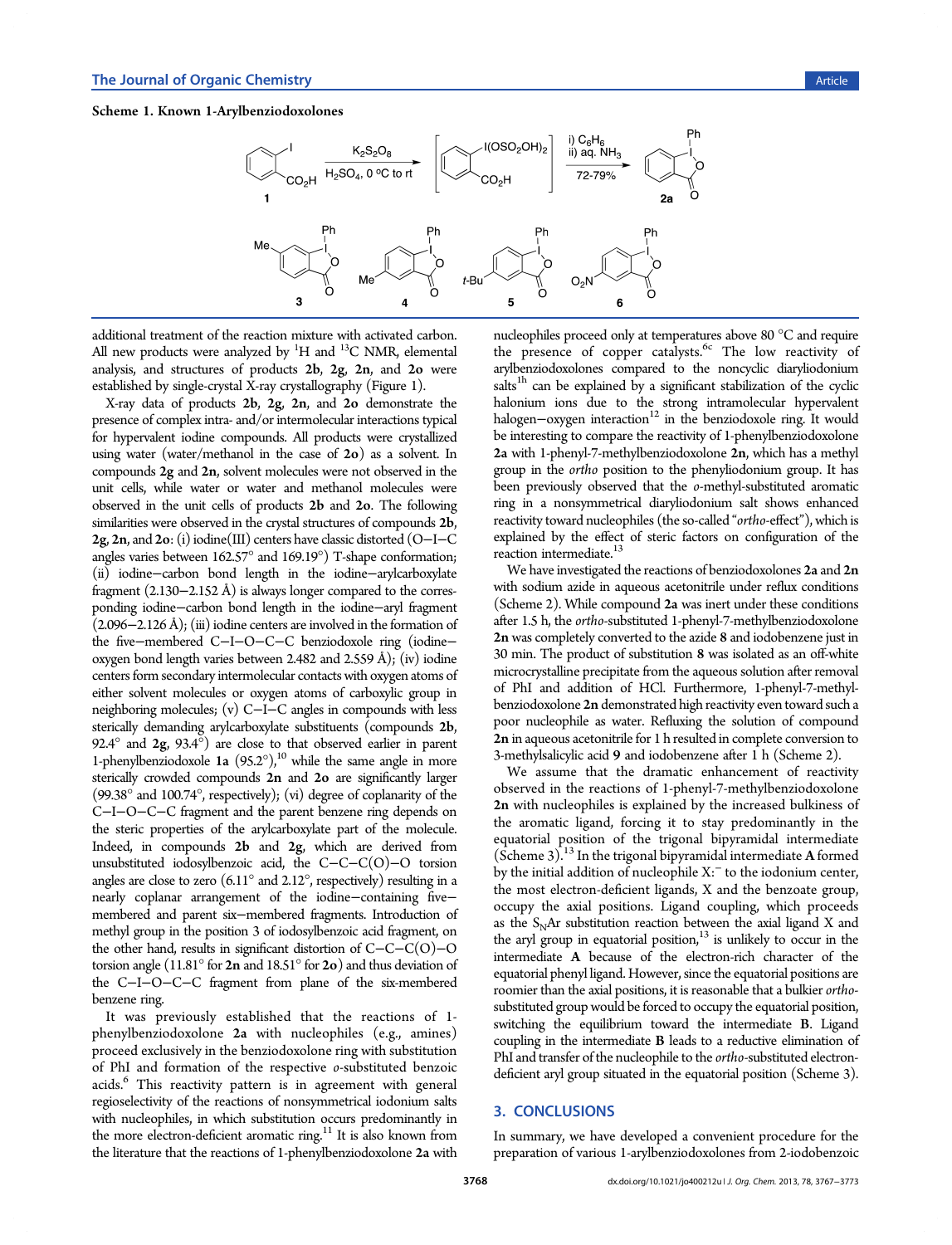## <span id="page-2-0"></span>Table 1. Preparation of 1-Arylbenziodoxolones  $1a-<sup>a</sup>$

|                            |                               |                                                              | Ŗ                                                    | 1. Oxone, $H_2SO_4$ , 5 °C to rt, 30 min                  |                  |                              | R<br><b>Ar</b>     |                                                                         |                |
|----------------------------|-------------------------------|--------------------------------------------------------------|------------------------------------------------------|-----------------------------------------------------------|------------------|------------------------------|--------------------|-------------------------------------------------------------------------|----------------|
|                            |                               |                                                              | CO <sub>2</sub> H                                    | 2. ArH, CH <sub>2</sub> Cl <sub>2</sub> , 5 °C to rt, 3 h |                  |                              | 0                  |                                                                         |                |
|                            |                               |                                                              | 1, $R = H$<br>7, $R = Me$                            |                                                           |                  |                              | O<br>2a-o          |                                                                         |                |
| Entry                      | $2$ -Iodo-<br>benzoic<br>acid | ArH                                                          | Product 2                                            | Yield $(\%)^b$                                            | Entry            | $2-Iodo-$<br>benzoic<br>acid | $\rm ArH$          | Product 2                                                               | Yield $(\%)^b$ |
| $\mathbf{1}$<br>$\sqrt{2}$ | $\mathbf{1}$<br>$\mathbf{1}$  | $\overline{\text{PhH}}_{\text{PhCH}_3}$                      | 2a<br>Me                                             | $\overline{\begin{array}{c} 88 \\ 81 \end{array}}$        | $\boldsymbol{9}$ | $\mathbf{1}$                 | PhCl               | CI                                                                      | 57             |
| 3                          | $\mathbf{1}$                  | $\mathrm{PhC_3H_7}$                                          | Ω<br>2 <sub>b</sub><br>o<br>Pr                       | 94                                                        | $10\,$           | $\mathbf{1}$                 | ${\bf PhBr}$       | 2i<br>o<br>Br                                                           | 83             |
| 4                          | $\mathbf{1}$                  | $PhC(CH_3)_3$                                                | 2c<br>$\circ$<br>$t$ -Bu                             | $82\,$                                                    | $11\,$           | $\mathbf{1}$                 | $_{\rm PhI}$       | 2j<br>o                                                                 | 91             |
| 5                          | $\mathbf 1$                   | $\rm{Ph}(\rm{CH}_2)_7\rm{Me}$                                | $\sigma$<br>2d<br>(CH <sub>2</sub> ) <sub>7</sub> Me | 89                                                        | $12\,$           | $\mathbf{1}$                 | $Ph(CH2)4CO2H$     | $\sigma$<br>$2\mathsf{k}$<br>$(\mathrm{CH}_2)_4\mathrm{CO}_2\mathrm{H}$ | 83             |
| 6                          | $\mathbf{1}$                  | Ph(CH <sub>2</sub> ) <sub>12</sub> Me                        | Ö<br>2e<br>(CH <sub>2</sub> ) <sub>12</sub> Me       | 86                                                        | 13 <sup>c</sup>  | $\mathbf 1$                  | $Ph(CH2)4CO2Me$    | Ö<br>21<br>$(\text{CH}_2)_4\text{CO}_2\text{Me}$                        | 89             |
| $\tau$                     | $\mathbf{1}$                  | $1,3,5-Me_3C_6H_3$                                           | ő<br>2f<br>Me                                        | $78\,$                                                    | $14\,$           | $\pmb{7}$                    | ${\bf PhH}$        | O<br>$2m \n\begin{bmatrix} 1 \\ 0 \end{bmatrix}$<br>Мe<br>Ph            | $52\,$         |
| $\,8\,$                    | $\mathbf 1$                   | $1,\!2,\!4,\!6\text{-}\mathrm{Me}_4\mathrm{C}_6\mathrm{H}_2$ | Me'<br>Me<br>2g<br>o<br>Me.<br>Me.<br>Me<br>Me<br>O  | 40                                                        | $15\,$           | $\boldsymbol{7}$             | $1,3,5-Me_3C_6H_3$ | 2n<br>o<br>Me<br>Me<br>Me<br>Me<br>n<br>o<br>20                         | 62             |
|                            |                               |                                                              | Ö<br>$2\mathsf{h}$                                   |                                                           |                  |                              |                    |                                                                         |                |

 ${}^a$ For detailed procedures, see the [Experimental Section](#page-3-0)  ${}^b$ Yields of recrystallized, analytically pure products.

acid and arenes by a one-pot procedure using Oxone as an inexpensive and environmentally safe oxidant. This procedure is also applicable for the synthesis of the 7-methylbenziodoxolone ring system starting from 2-iodo-3-methylbenzoic acid 7. Structures of four 1-arylbenziodoxole derivatives were established by single-crystal X-ray diffraction analysis. An enhanced reactivity of 1-aryl-7-methylbenziodoxolones toward nucleophiles has been found and rationalized similarly to the "ortho-effect" previously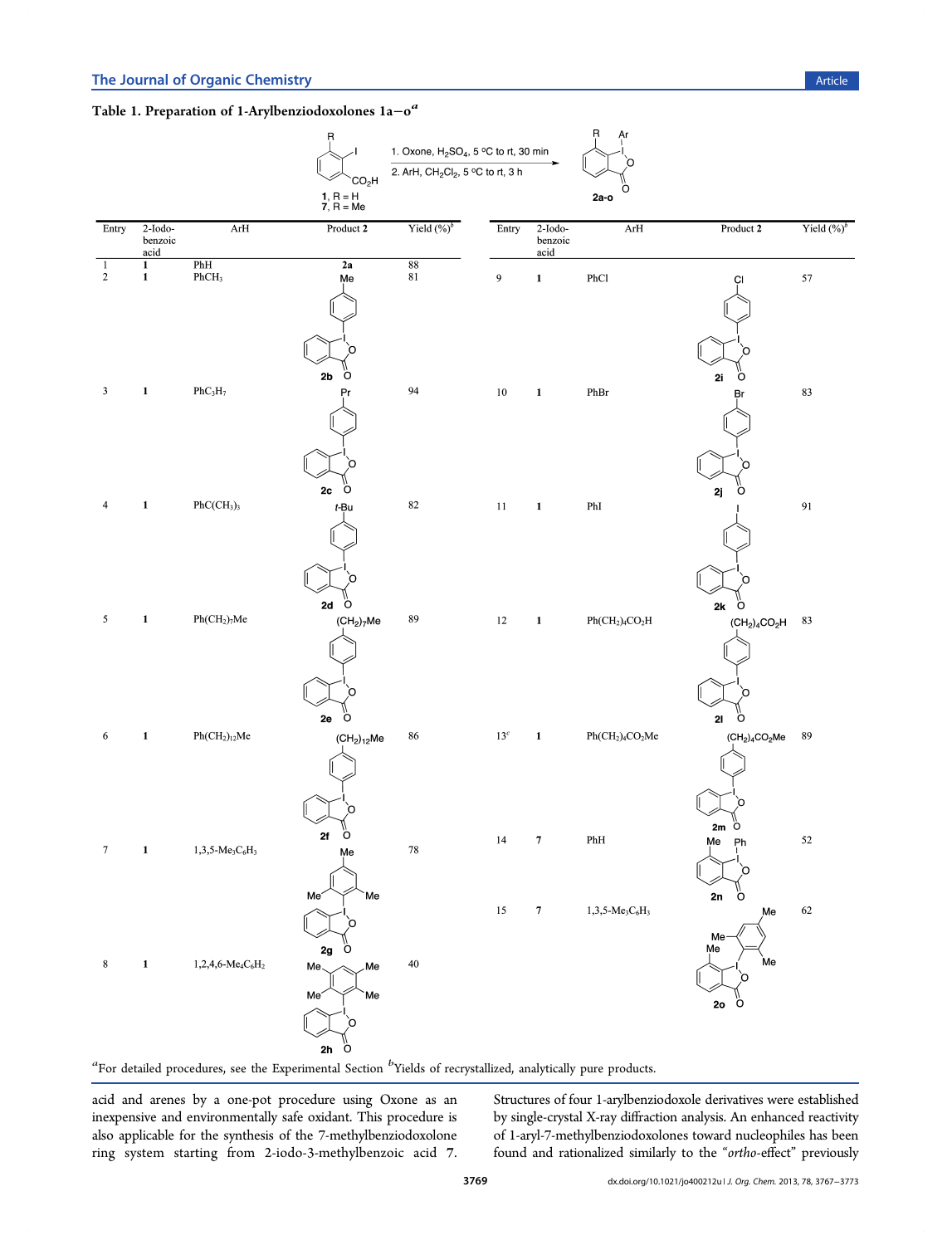

<span id="page-3-0"></span>

Figure 1. Perspective view of 1-arylbenziodoxolones 2b, 2g, 2n, and 2o with 50% ellipsoid probability. Selected distances (Å) and angles (deg) for 2b (two independent molecules in the unit cell):  $I(1)-C(1)$ 2.126(7), 2.135(6); I(1)−O(1) 2.518(5), 2.509(5); I(1)−C(8) 2.115(5), 2.113(6); C(8)−I(1)−O(1) 164.01(19), 165.2(2); C(1)− I(1)−C(8) 91.3(2), 93.5(3). 2g: I(1)−C(1) 2.130(10); I(1)−O(1) 2.491(7); I(1)−C(8) 2.096(10); C(8)−I(1)−O(1) 166.8(3); C(1)− I(1)−C(8) 93.4(4). 2n (three independent molecules in the unit cell):  $I(1)$ −C(1) 2.151(4), 2.151(4), 2.154(4); I(1)−O(1) 2.494(3), 2.482(3), 2.471(3); I(1)−C(9) 2.123(4), 2.127(4), 2.129(4); C(9)− I(1)−O(1) 169.60(16), 167.52(15), 170.46(17); C(1)−I(1)−C(9) 99.90(17), 98.10(17), 100.13(17). 2o (four independent molecules in the unit cell): I(1)−C(1) 2.136(5), 2.126(4), 2.141(5), 2.142(4); I(1)− O(1) 2.566(3), 2.595(4), 2.503(4), 2.571(3); I(1)–C(9) 2.117(4), 2.118(5), 2.122(5),2.120(4); C(9)−I(1)−O(1) 160.24(14), 162.98(15), 164.87(16), 162.19(4); C(1)−I(1)−C(9) 100.05(16), 99.76(18), 101.74(18), 101.40(16).

#### Scheme 2. Reactions of 1-Phenylbenziodoxolones with Nucleophiles



observed in the reactions of nonsymmetrical diaryliodonium salts with nucleophiles.

#### 4. EXPERIMENTAL SECTION

2-Iodobenzoic acid, all aromatic precursors, and other reagents and solvents were from commercial sources and used without further purification from freshly opened containers. NMR spectra were recorded at 500 MHz ( $^1\rm H$  NMR) and 125 MHz ( $^{13}\rm C$  NMR). Chemical shifts  $(\delta)$  are reported in parts per million.

General Procedure for Preparation of 1-Arylbenziodoxolones (2a−o). The finely crushed, solid 2-iodobenzoic acid 1 or 7 (4.033 mmol) was mixed with powdered Oxone (1.5−1.6 g, 2.4−2.6 mmol)





in a 100 mL round-bottom flask and stirred without solvent for 5 min using a magnetic stirrer until a homogeneous reaction mass was formed. Then the reaction mixture was cooled with ice to 5 °C and, under magnetic stirring, precooled to 5 °C.  $H_2SO_4$  (total 3.2 mL) was added via syringe by 0.2 mL portions to the center of the reaction mixture. After addition of each portion of  $H_2SO_4$ , the reaction mass was mechanically shaken to achieve better mixing; the color of the resulting mass can vary from pale yellow to brown depending on the intensity of mixing. After all  $H_2SO_4$  was added, the magnetic stirring was continued for 30 min at room temperature, the mixture was cooled to 5 °C, and CH<sub>2</sub>Cl<sub>2</sub> (4 mL) and ArH (4.0–11.0 mmol) were added. The magnetic stirring of the resulting mixture was continued at 5 °C for 1 h and then at room temperature for 2 h. The reaction mixture was recooled to 5 °C and  $CH_2Cl_2$  (10 mL), and then a saturated aqueous solution of NaHCO<sub>3</sub> was added in small portions until pH 8.0. The organic layer was separated, and the aqueous layer was additionally extracted with  $CH_2Cl_2$ (10 mL). The organic extracts were combined and dried with  $\text{Na}_2\text{SO}_4$ , the solvent was evaporated, and the crystalline product was dried in vacuum. Additional purification of products 2 can be performed by crystallization from water.

1-Phenyl-1H-1 $\lambda^3$ -benzo[b]iodo-3(2H)-one (2a). The reaction of 2-iodobenzoic acid 1 (1.00 g, 4.033 mmol), Oxone (1.6 g, 2.6 mmol),  $H<sub>2</sub>SO<sub>4</sub>$  (total 3.2 mL), and benzene (0.8 mL) according to the general procedure afforded 1.27 g (92%) of crude product 2a, isolated as an offwhite crystalline solid, which was further purified by crystallization from water to give 1.21 g (88%) of 1-phenyl-1H-1 $\lambda^3$ -benzo[b]iodo-3(2H)-one monohydrate: mp 221−222 °C (from water) (lit.<sup>[5a](#page-5-0)</sup> mp 220 °C of monohydrate); <sup>1</sup>H NMR (CDCl<sub>3</sub>, 500 MHz)  $\delta$  8.36 (dd, J = 1.5, 7.5 Hz, 1 H), 7.99 (dd, J = 1.0, 7.5 Hz, 2 H), 7.73 (m, 1 H), 7.57 (m, 2 H), 7.52 (m, 1 H), 7.35 (ddd, J = 1.5, 7.0, 8.5 Hz, 1 H), 6.72 (d, J = 8.5 Hz, 1 H); <sup>13</sup>C NMR (CDCl<sub>3</sub>, 125 MHz)  $\delta$  166.8, 137.2, 133.5, 133.4, 132.5, 132.4, 131.7, 130.4, 126.4, 115.7, 115.4.

1-(4-Methylphenyl)-1H-1 $\lambda^3$ -benzo[b]iodo-3(2H)-one (2b). The reaction of 2-iodobenzoic acid 1 (248 mg, 1.0 mmol), Oxone  $(400 \text{ mg}, 0.65 \text{ mmol})$ ,  $H_2SO_4$  (total 0.8 mL), and toluene  $(0.2 \text{ mL})$ according to the general procedure afforded 288 mg (81%) of product 2b monohydrate, isolated as off-white crystals: mp 217−219 °C (from water); <sup>1</sup>H NMR (CDCl<sub>3</sub>, 500 MHz)  $\delta$  8.36 (dd, J = 1.5, 7.5 Hz, 1 H), 7.88 (d, J = 8.0 Hz, 2 H), 7.53 (m, 1 H), 7.38 (m, 3 H), 6.76 (d, J = 8.5 Hz, 1 H), 2.50 (s, 3 H); <sup>13</sup>C NMR (CDCl<sub>3</sub>, 125 MHz)  $\delta$  166.7, 143.6, 137.2, 133.5, 133.4, 132.7, 132.6, 130.6, 126.1, 115.6, 111.1, 21.8. Anal. Calcd for C<sub>14</sub>H<sub>13</sub>IO<sub>3</sub>: C, 47.21; H, 3.68; I, 35.63. Found: C, 47.23; H, 3.59; I, 35.66. Single crystals of product 2b suitable for X-ray crystallographic analysis were obtained by slow crystallization from water. For details on crystal structure of compound 2b see the CIF file in [Supporting Information.](#page-5-0)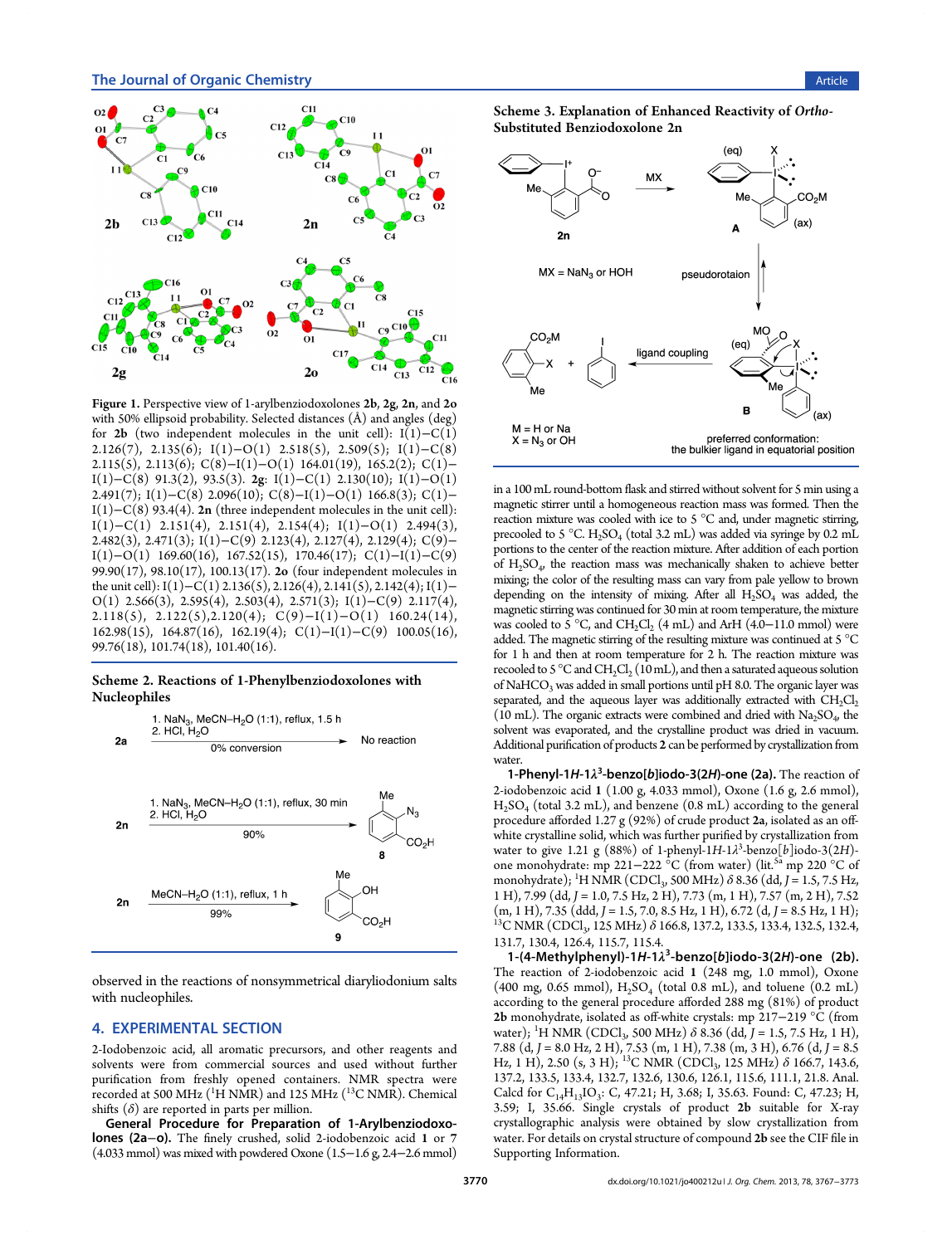1-(4-Propylphenyl)-1H-1 $\lambda^3$ -benzo[b]iodo-3(2H)-one (2c). The reaction of 2-iodobenzoic acid 1 (248 mg, 1.0 mmol), Oxone (400 mg, 0.65 mmol),  $H_2SO_4$  (total 0.8 mL), and propylbenzene (0.2 mL) according to the general procedure afforded 353 mg (94%) of product 2c·<sup>1</sup>/<sub>2</sub>H<sub>2</sub>O, isolated as off-white crystals: mp 180–182 °C (from water);<br><sup>1</sup>H NMR (CD-OD-500 MHz) δ 8 24 (dd I = 1.5 . 7.5 Hz 1. H) 8.03 <sup>1</sup>H NMR (CD<sub>3</sub>OD, 500 MHz)  $\delta$  8.24 (dd, J = 1.5, 7.5 Hz, 1 H), 8.03  $(d, J = 8.0$  Hz, 2 H), 7.60 (m, 1 H), 7.47 (m, 3 H), 6.84 (dd,  $J = 1.0$ , 8.5 Hz, 1 H), 2.75 (t, J = 7.5 Hz, 2 H), 1.72 (sep, J = 7.5 Hz, 2 H), 1.00  $(t, J = 7.5 \text{ Hz}, 3 \text{ H})$ ; <sup>13</sup>C NMR (CD<sub>3</sub>OD, 125 MHz)  $\delta$  170.1, 149.8, 138.8, 135.3, 134.6, 133.9, 133.4, 131.9, 128.8, 116.3, 112.1, 39.0, 25.6, 14.2. Anal. Calcd for  $C_{16}H_{15}IO_2$ <sup>1</sup>/<sub>2</sub>H<sub>2</sub>O: C, 51.22; H, 4.53; I, 33.82. Found: C, 51.07; H, 4.24; I, 33.90.

1-(4-tert-Butylphenyl)-1H-1λ<sup>3</sup>-benzo[b]iodo-3(2H)-one (2d). The reaction of 2-iodobenzoic acid 1 (248 mg, 1.0 mmol), Oxone (400 mg, 0.65 mmol),  $H_2SO_4$  (total 0.8 mL), and tert-butylbenzene (0.2 mL) according to the general procedure afforded 312 mg (82%) of product 2d, isolated as off-white crystals: mp 233.5−234 °C (from water) (lit.<sup>[5d](#page-5-0)</sup> mp 248 °C); <sup>1</sup>H NMR (CD<sub>3</sub>OD, 500 MHz)  $\delta$  8.27 (dd, J = 1.5, 7.5 Hz, 1 H), 8.05 (d, J = 8.5 Hz, 2 H), 7.71 (d, J = 8.5 Hz, 2 H), 7.63  $(ddd, J = 1.0, 7.5 Hz, 1 H), 7.50 (m, 1 H), 6.87 (dd, J = 1.0, 8.5 Hz, 1 H),$ 1.41 (s, 9 H); <sup>13</sup>C NMR (CD<sub>3</sub>OD, 125 MHz)  $\delta$  170.0, 158.3, 138.6, 134.8, 133,5, 131.91, 131.90, 131.89, 130.4, 128.8, 116.3, 112.1, 36.4, 31.6. Anal. Calcd for  $C_{17}H_{17}IO_2$ : C, 53.70; H, 4.51; I, 33.38. Found: C, 53.85; H, 4.46; I, 33.43.

1-(4-Octylphenyl)-1H-1 $\lambda^3$ -benzo[b]iodo-3(2H)-one (2e). The reaction of 2-iodobenzoic acid 1 (248 mg, 1.0 mmol), Oxone (400 mg, 0.65 mmol),  $H_2SO_4$  (total 0.8 mL), and octylbenzene (0.25 mL, 1.13 mmol) according to the general procedure afforded 396 mg (89%) of product  $2e^{-1}/{}_{2}H_{2}O$ , isolated as off-white crystals: mp 123–124 °C (from water); <sup>1</sup>H NMR (CD<sub>3</sub>OD, 500 MHz)  $\delta$  8.27 (d, J = 7.5 Hz, 1 H), 8.03 (d, J = 6.5 Hz, 2 H), 7.64 (m, 1 H), 7.49 (m, 3 H), 6.86 (d, J = 8.5 Hz, 1 H), 2.78 (t, J = 7.5 Hz, 2 H), 1.70 (m, 2 H), 1.34 (m, 10H), 0.91 (t, J = 7.5 Hz, 3 H); <sup>13</sup>C NMR (CD<sub>3</sub>OD, 125 MHz)  $\delta$  170.2, 150.2, 138.8, 135.4, 134.6, 133.4, 133.3, 131.9, 128.9, 116.3, 112.0, 37.0, 33.2, 32.5, 30.7, 30.54, 30.49, 23.9, 14.6. Anal. Calcd for  $C_{21}H_{25}IO_{2} \cdot 1/2H_{2}O$ : C, 56.63; H, 5.90; I, 28.49. Found: C, 56.30; H, 6.11; I, 27.85.

1-(4-Tridecylphenyl)-1H-1 $\lambda^3$ -benzo[b]iodo-3(2H)-one (2f). The reaction of 2-iodobenzoic acid 1 (248 mg, 1.0 mmol), Oxone (400 mg, 0.65 mmol),  $H<sub>2</sub>SO<sub>4</sub>$  (total 0.8 mL) and 1-phenyltridecane (0.30 mL, 1.01 mmol) according to the general procedure afforded 443 mg (86%) of product  $2f^{.1}/_{2}H_{2}O$ , isolated as off-white crystals: mp 126– 127 °C (from water); <sup>1</sup>H NMR (CD<sub>3</sub>OD, 500 MHz)  $\delta$  8.28 (dd, J = 1.5, 7.5 Hz, 1 H), 8.03 (d, J = 8.0 Hz, 2 H), 7.64 (ddd, J = 1.0, 7.5, 8.0 Hz, 1 H), 7.49 (m, 3 H), 6.87 (d, J = 8.0 Hz, 1 H), 2.78 (t, J = 7.5 Hz, 2 H), 1.71  $(m, 2 H)$ , 1.34  $(m, 20 H)$ , 0.90  $(t, J = 7.0 Hz, 3 H)$ ; <sup>13</sup>C NMR (CD<sub>3</sub>OD + CDCl3, 125 MHz) δ 169.9, 149.94, 149.93, 138.5, 133.19, 133.18, 131.75, 131.74, 128.6, 116.1, 111.4, 36.9, 33.0, 32.2, 30.69, 30.67, 30.63, 30.6, 30.44, 30.38, 30.37, 30.2, 23.7, 14.6. Anal. Calcd for  $C_{26}H_{35}IO_2$ <sup>-1</sup>/<sub>2</sub>H<sub>2</sub>O: C, 60.58; H, 7.04; I, 24.62. Found: C, 60.92; H, 6.94; I, 24.52.

1-(2,4,6-Trimethylphenyl)-1H-1 $\lambda^3$ -benzo[b]iodo-3(2H)-one (2g). The reaction of 2-iodobenzoic acid 1 (248 mg, 1.0 mmol), Oxone (400 mg, 0.65 mmol),  $H_2SO_4$  (total 0.8 mL), and 1,3,5-trimethylbenzene (0.15 mL, 1.1 mmol) according to the general procedure afforded 300 mg (78%) of product 2g monohydrate, isolated as off-white crystals: mp 223–223.5 °C (from water) (lit.<sup>[5a](#page-5-0)</sup> mp 213–214 °C); <sup>1</sup>H NMR  $(CD_3OD, 500 MHz)$  δ 8.31 (dd, J = 1.5, 7.5 Hz, 1 H), 7.66 (m, 1H), 7.49  $(ddd, J = 1.5, 7.0, 9.0 Hz$ , 1H), 7.29 (s, 2H), 6.79 (d, J = 8.5 Hz, 1 H), 2.53 (s, 6H), 2.43 (s, 3 H); <sup>13</sup>CNMR (CD<sub>3</sub>OD, 125 MHz)  $\delta$  170.2, 145.7, 145.0, 135.7, 135.4, 133.9, 132.2, 131.0, 127.5, 120.4, 114.3, 26.6, 21.4. Single crystals of product 2g suitable for X-ray crystallographic analysis were obtained by slow crystallization from water. For details on crystal structure of compound 2g see the CIF in the [Supporting](#page-5-0) [Information](#page-5-0).

1-(2,3,5,6-Tetramethylphenyl)-1H-1λ<sup>3</sup>-benzo[b]iodo-3(2H)one (2h). The reaction of 2-iodobenzoic acid 1 (248 mg, 1.0 mmol), Oxone (400 mg, 0.65 mmol), and  $\rm H_2SO_4$  (total 0.8 mL) was performed according to the general procedure. Then a solution of 1,2,4,5 tetramethylbenzene (140 mg, 1.05 mmol) in 2.0 mL of  $CH_2Cl_2$  was added by 0.1 mL portions and stirred at 5 °C for 30 min; a change of the color to dark cherry was observed. After that, 5.0 mL of  $CH_2Cl_2$  was added, and the organic layer was separated from aqueous acidic solution. The treatment of organic layer according to general procedure afforded 156 mg (40%) of product  $2h^{-1}/_2H_2O$ , isolated as off-white crystals: mp 221.5−222.5 °C (from water); <sup>1</sup>H NMR (CD<sub>3</sub>OD, 500 MHz)  $\delta$  8.31  $(dd, J = 1.5, 7.5 Hz, 1 H), 7.66 (ddd, J = 0.5, 1.0, 7.5 Hz, 1 H), 7.48 (ddd,$  $J = 1.0, 1.5, 6.5$  Hz 1 H), 7.37 (s, 1H), 6.80 (dd,  $J = 1.0, 8.5$  Hz, 1 H), 2.51  $($ s, 6 H), 2.41 (s, 6 H); <sup>13</sup>C NMR (CD<sub>3</sub>OD, 125 MHz)  $\delta$  170.2, 140.4, 138.0, 137.7, 135.7, 135.4, 133.8, 132.1, 128.0, 126.6, 114.4, 24.1, 21.6. Anal. Calcd for  $C_{17}H_{17}IO$ <sub>2</sub> $\bullet$  1/2H<sub>2</sub>O: C, 52.46; H, 4.66; I, 32.60. Found: C, 52.43; H, 4.68; I, 32.85.

1-(4-Chlorophenyl)-1H-1 $\lambda^3$ -benzo[b]iodo-3(2H)-one (2i). The reaction of 2-iodobenzoic acid 1 (248 mg, 1.0 mmol), Oxone (400 mg, 0.65 mmol),  $H_2SO_4$  (total 0.8 mL) and chlorobenzene (0.20 mL, 1.97 mmol) according to the general procedure afforded 215 mg (57%) of product 2i monohydrate, isolated as off-white crystals: mp 226−226.5 °C (from water); <sup>1</sup>H NMR (CD<sub>3</sub>OD, 500 MHz)  $\delta$  8.26 (dd, J = 1.5, 8.0 Hz, 1 H), 8.13 (d, J = 8.5 Hz, 2 H), 7.65 (m, 3 H), 7.53 (m, 1 H), 6.89  $(d, J = 8.0 \text{ Hz}, 1 \text{ H})$ ; <sup>13</sup>C NMR (CDCl<sub>3</sub>, 125 MHz) 167.3, 139.1, 138.8, 133.5, 132.4, 132.0, 130.4, 126.7, 116.2, 113.8. Anal. Calcd for C<sub>13</sub>H<sub>10</sub>ClIO<sub>3</sub>: C, 41.46; H, 2.68; I, 33.70. Found: C, 41.56; H, 2.54; I, 33.82.

1-(4-Bromophenyl)-1H-1 $\lambda^3$ -benzo[b]iodo-3(2H)-one (2j). The reaction of 2-iodobenzoic acid 1 (248 mg, 1.0 mmol), Oxone (400 mg, 0.65 mmol),  $H_2SO_4$  (total 0.8 mL), and bromobenzene (0. Twenty mL, 1.91 mmol) according to the general procedure afforded 350 mg (83%) of product 2j monohydrate, isolated as off-white crystals: mp 222−222.5 °C (from water); <sup>1</sup>H NMR (CD<sub>3</sub>OD, 500 MHz)  $\delta$  8.25 (dd, J = 1.5, 7.5 Hz, 1 H), 8.03 (d,  $J = 8.5$  Hz, 2 H), 7.80 (d,  $J = 8.5$  Hz, 2 H), 7.62  $(m, 1 H)$ , 7.51  $(m, 1 H)$ , 6.88  $(d, J = 8.5 Hz, 1 H)$ ; <sup>13</sup>C NMR (CDCl<sub>3</sub>, 125) MHz) 170.0, 140.4, 136.3, 135.5, 134.6, 133.4, 132.0, 129.0, 128.8, 116.3, 114.7. Anal. Calcd for  $C_{13}H_{10}BrIO_3$ : C, 37.09; H, 2.39; I, 30.14. Found: C, 37.02; H, 2.24; I, 29.92.

1-(4-lodophenyl)-1H-1 $\lambda^3$ -benzo[b]iodo-3(2H)-one (2k). The reaction of 2-iodobenzoic acid 1 (248 mg, 1.0 mmol), Oxone (400 mg, 0.65 mmol),  $H_2SO_4$  (total 0.8 mL), and iodobenzene (0. Fifteen mL, 1.35 mmol) according to the general procedure afforded 428 mg (91%) of product 2k, isolated as off-white crystals: mp 224−225.5 °C (from water); <sup>1</sup>H NMR (CD<sub>3</sub>OD, 500 MHz)  $\delta$  8.27 (dd, J = 1.5, 7.5 Hz, 1 H), 8.02 (d, J = 8.5 Hz, 2 H), 7.88 (d, J = 8.5 Hz, 2 H), 7.65 (m, 1 H), 7.54 (ddd,  $J = 1.5, 6.0, 8.5$  Hz, 1 H), 6.90 (d,  $J = 8.5$  Hz, 1 H); <sup>13</sup>C NMR (CD<sub>3</sub>OD, 125 MHz) 170.2, 142.4, 140.2, 135.6, 134.4, 133.4, 132.0, 129.1, 116.3, 115.4, 101.2. Anal. Calcd for C<sub>13</sub>H<sub>8</sub>I<sub>2</sub>O<sub>2</sub>: C, 34.70; H, 1.79; I, 56.40. Found: C, 34.76; H, 1.59; I, 56.67.

1-(4-(4-Carboxybutyl)phenyl)-1H-1λ<sup>3</sup>-benzo[b]iodo-3(2H)one (2l). The reaction of 2-iodobenzoic acid 1 (248 mg, 1.0 mmol), Oxone (400 mg, 0.65 mmol),  $H<sub>2</sub>SO<sub>4</sub>$  (total 0.8 mL), and 5-phenylpentanoic acid (178 mg, 1.0 mmol) in 1.0 mL  $CH_2Cl_2$  was carried out according to the general procedure. The isolation of the product was performed by the following workup: the reaction mixture was neutralized by NaHCO<sub>3</sub> to pH 6.0, the precipitate was filtered, washed with water, and dried to afford 352 mg (83%) of product 2l, isolated as off-white crystals: mp 234.5–235.5  $\degree$ C (from water); <sup>1</sup>H NMR (CD<sub>3</sub>OD, 500 MHz)  $\delta$  8.28 (dd, J = 2.0, 8.5 Hz, 1 H), 8.02 (m, 2 H), 7.63 (m, 1 H), 7.49  $(m, 3 H)$ , 6.87 (d, J = 7.55 Hz, 1 H), 2.81 (t, J = 7.5 Hz, 2 H), 2.35 (t, J = 7.5 Hz, 2 H), 1.76 (m, 2 H), 1.68 (m, 2 H); <sup>13</sup>C NMR (CD<sub>3</sub>OD, 125) MHz) 177.3, 170.1, 149.7, 138.9, 135.3, 134.8, 133.4, 133.3, 131.9, 128.8, 116.3, 112.3, 36.6, 34.8, 31.7, 25.7. Anal. Calcd for C<sub>18</sub>H<sub>17</sub>IO<sub>4</sub>: C, 50.96; H, 4.04; I, 29.91. Found: C, 50.92; H, 4.02; I, 29.91.

1-(4-(4-(Methoxycarbonyl)butyl)phenyl)-1H-1 $\lambda^3$ -benzo[b]iodo-3(2H)-one (2m). The reaction of 2-iodobenzoic acid 1 (248 mg, 1.0 mmol), Oxone (400 mg, 0.65 mmol),  $H_2SO_4$  (total 0.8 mL), and methyl-5-phenylpentanoate (215 mg, 1.12 mmol) in 1.0 mL  $CH_2Cl_2$ according to the general afforded 406 mg (89%) of product  $2m$   $\frac{1}{2}H_2O$ , isolated as off-white crystals: mp 132.5−134 °C (from water); <sup>1</sup> H NMR  $(CDCl_3, 500 MHz)$  δ 8.43 (dd, J = 1.5, 7.5 Hz, 1 H), 7.91 (d, J = 8.0 Hz, 2 H), 7.59 (m, 1 H), 7.43 (m, 3 H), 6.80 (d, J = 8.5 Hz, 1 H), 3.69  $(s, 3 H)$ , 2.76 (t, J = 7.0 Hz, 2 H), 2.38 (t, J = 6.5 Hz, 2 H), 1.73 (m, 4 H); <sup>13</sup>C NMR (CDCl<sub>3</sub>, 125 MHz) 173.8, 167.7, 148.1, 137.4, 134.3, 133.0, 132.2, 130.8, 126.6, 115.4, 110.2, 51.6, 35.6, 33.7, 30.4, 24.5. Anal. Calcd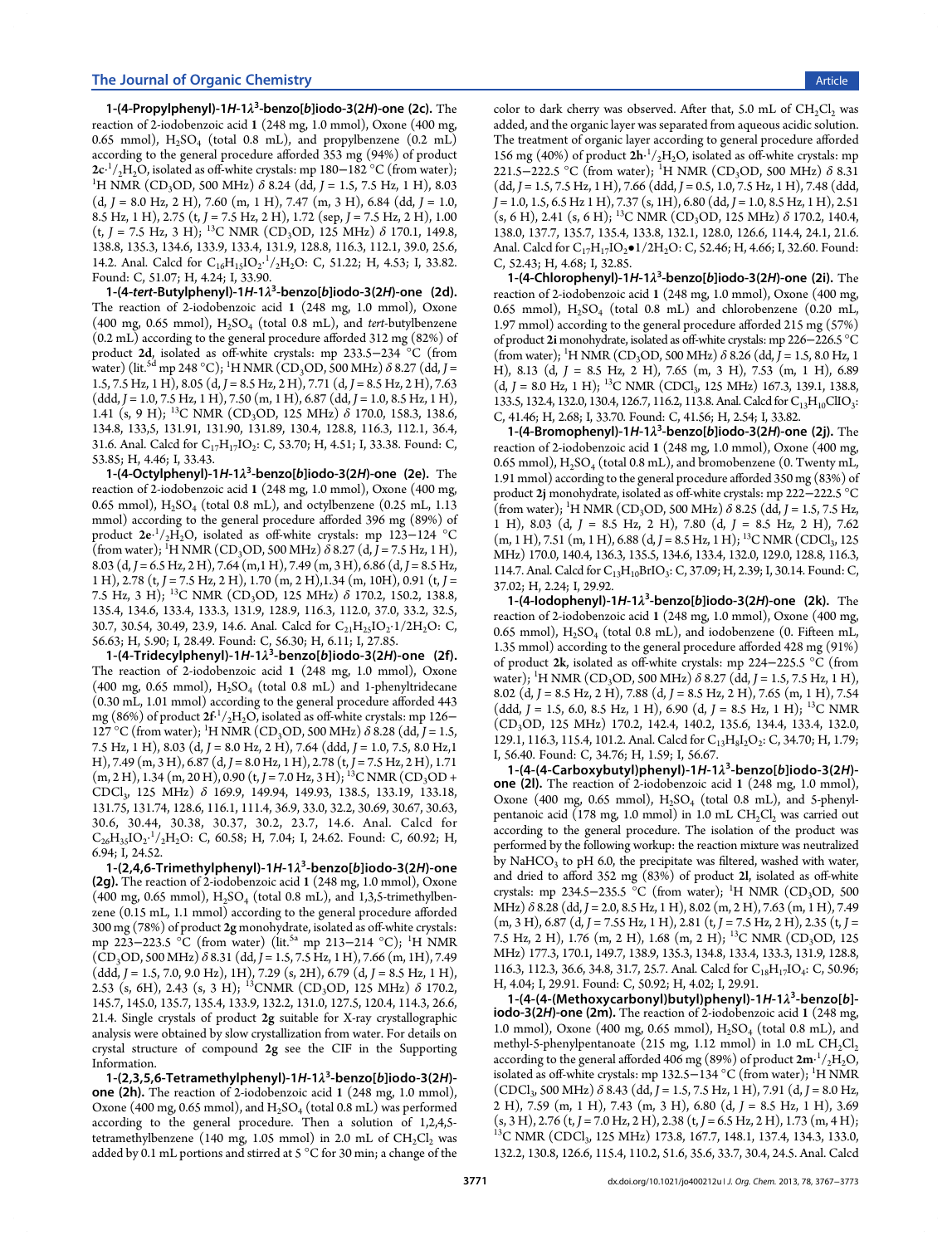<span id="page-5-0"></span>for  $C_{19}H_{21}IO_4$ <sup> $, 1/2H_2O$ : C, 51.02; H, 4.51; I, 28.37. Found: C, 50.87; H,</sup> 4.43; I, 28.45.

1-Phenyl-7-methyl-1H-1λ<sup>3</sup>-benzo[b]iodo-3(2H)-one (2n). The reaction of 2-iodo-3-methylbenzoic acid 7 (262 mg, 1.0 mmol), Oxone (400 mg, 0.65 mmol),  $H_2SO_4$  (total 0.8 mL), and benzene (0.4 mL) according to the general procedure afforded 270 mg of product 2n as dark brown solid. Treatment of this solid with activated carbon in boiling water afforded 185 mg (52%) of product 2n monohydrate, isolated as off-white crystals: mp 170−172 °C (from water); <sup>1</sup> H NMR  $(CD_3OD, 500 MHz) \delta 8.10 (m, 2 H), 7.98 (dd, J = 1.5, 7.5 Hz, 1 H),$ 7.67 (m, 1 H), 7.51 (m, 3 H), 7.43 (dd, J = 0.5, 7.5 Hz, 1 H), 2.03 (s, 3 H); <sup>13</sup>C NMR (CD<sub>3</sub>OD, 125 MHz)  $\delta$  171.5, 142.4, 140.7, 137.3, 136.9, 133.3, 132.8, 132.5, 131.0, 119.6, 118.0, 25.4. Anal. Calcd for  $C_{14}H_{13}IO_3$ : C, 47.21; H, 3.68; I, 35.63. Found: C, 47.38; H, 3.65; I, 35.72. Single crystals of product 2n suitable for X-ray crystallographic analysis were obtained by slow crystallization from water. For details on the crystal structure of compound 2n, see the CIF in the Supporting Information.

1-(2,4,6-Trimethylphenyl)-7-methyl-1H-1λ<sup>3</sup>-benzo[b]iodo-3(2H)-one (2o). The reaction of 2-iodo-3-methylbenzoic acid 7 (314 mg, 1.2 mmol), Oxone (412 mg, 0.67 mmol), H<sub>2</sub>SO<sub>4</sub> (total 0.85 mL), and 1,3,5-trimethylbenzene (0.2 mL, 1.44 mmol) according to the general procedure afforded 360 mg of product 2o as a dark brown solid. Treatment of this solid with activated carbon in boiling water afforded 282 mg (62%) of 1o, isolated after crystallyzation from water as offwhite crystals: mp 148.5−150.5 °C (from water/methanol); <sup>1</sup>H NMR  $(CD_3OD, 500 MHz)$  δ 8.06 (d, J = 0.5 Hz, 1 H), 7.52 (m, 1 H), 7.41  $(d, I = 7.5 \text{ Hz}, 1 \text{ H}), 7.18 (s, 2 \text{ H}), 2.50 (s, 6 \text{ H}), 2.37 (s, 3 \text{ H}), 1.86$  $(s, 3H)$ ; <sup>13</sup>C NMR (CD<sub>2</sub>OD, 125 MHz)  $\delta$  171.2, 145.2, 144.0, 142.1, 140.1, 137.5, 132.1, 131.7, 131.1, 122.6, 118.3, 26.7, 23.5, 21.2. Anal. Calcd for  $C_{17}H_{17}IO_2$ : C, 53.70; H, 4.51; I, 33.38. Found: C, 53.75; H, 4.48; I, 33.61. Single crystals of product 2o suitable for X-ray crystallographic analysis were obtained by slow crystallization from water/methanol. For details on the crystal structure of compound 2o, see the CIF in the Supporting Information.

Reaction of 1-Phenyl-7-methyl-1H-1 $\lambda^3$ -benzo[ $b$ ]iodo-3(2H)one 2n with Sodium Azide. Benziodoxolone 2n (34 mg, 0.1 mmol) and  $\text{NaN}_3$  (33 mg, 0.5 mmol) were mixed with acetonitrile (0.4 mL) and water (0.4 mL), and the resulting mixture was refluxed under stirring for 30 min. Then the reaction mixture was cooled, and 2.0 mL of 5% aqueous solution of  $NAHCO<sub>3</sub>$  was added. Resulting mixture was extracted with hexane (3−4 mL) in order to remove the byproduct PhI. The aqueous solution was acidified by a 5% hydrochloric acid, which resulted in precipitation of 2-azido-3-methylbenzoic acid 8, which was isolated by filtration as off-white crystals: 16 mg (90%); mp 151.5−153 °C dec (lit.<sup>[14](#page-6-0)</sup> mp 155 °C dec); <sup>1</sup>H NMR (CDCl<sub>3</sub>, 500 MHz)  $\delta$  7.92  $(d, J = 8.0 \text{ Hz}, 1 \text{ H}), 7.40 (d, J = 7.5 \text{ Hz}, 1 \text{ H}), 7.18 (t, J = 7.5 \text{ Hz}, 1 \text{ H}), 2.38$  $(s, 3 H)$ ; <sup>13</sup>C NMR (CDCl<sub>3</sub>, 125 MHz)  $\delta$  170.4, 139.6, 136.1, 134.0, 130.7, 125.5, 123.3, 18.5.

Reaction of 1-Phenyl-7-methyl-1H-1 $\lambda^3$ -benzo[ $b$ ]iodo-3(2H)one 2n with Water. Benziodoxole 2n (34 mg, 0.1 mmol) was mixed with acetonitrile (0.4 mL) and water (0.4 mL), and the resulting mixture was refluxed under stirring for 1 h. Then the reaction mixture was cooled, and 2.0 mL of 5% aqueous solution of NaHCO<sub>3</sub> was added. The resulting mixture was extracted with hexane (3−4 mL) in order to remove the byproduct PhI. The aqueous solution was acidified by a 5% hydrochloric acid, which resulted in precipitation of 3-methylsalicylic acid 9, isolated by filtration as white crystals: 15 mg (99%); mp 161.5− 162 °C (lit.<sup>[15](#page-6-0)</sup> mp 161–162 °C); <sup>1</sup>H NMR (CDCl<sub>3</sub>, 500 MHz) δ 10.62  $(s, 1H)$ , 7.78 (dd, J = 1.0 Hz, 8.0 Hz, 1 H), 7.39 (d, J = 7.5 Hz, 1 H), 6.84  $(t, J = 7.5 \text{ Hz}, 1 \text{ H})$ , 2.29 (s, 3 H); <sup>13</sup>C NMR (CDCl<sub>3</sub>, 125 MHz)  $\delta$  175.5, 160.9, 138.0, 128.7, 127.1, 119.1, 110.7, 15.8.

#### ■ ASSOCIATED CONTENT

#### **S** Supporting Information

X-ray data for compounds 2b, 2g, 2n, and 2o (CIF) and copies of NMR spectra for all compounds. This material is available free of charge via the Internet at [http://pubs.acs.org.](http://pubs.acs.org)

#### ■ AUTHOR INFORMATION

#### Corresponding Author

\*E-mail: [yusubov@mail.ru,](mailto:yusubov@mail.ru) [vnemykin@d.umn.edu,](mailto:vnemykin@d.umn.edu) [vzhdanki@](mailto:vzhdanki@d.umn.edu) [d.umn.edu](mailto:vzhdanki@d.umn.edu).

#### Notes

The authors declare no competing financial interest.

#### ■ ACKNOWLEDGMENTS

This work was supported by research grants from the National Science Foundation (Nos. CHE-1009038 and 1262479). M.S.Y. and V.V.Z. are also thankful to the Government of Russia for support of their cooperative research program (FCP, GK11.519.11.5010, Zayavka 2011-1.9-519-024-070, Russian Foundation for Basic Research No. 12-03-00978-a, and a Grant from the Government of Russia 2012-220-03-9803).

#### ■ REFERENCES

(1) For selected books and reviews on hypervalent iodine chemistry, see: (a) Hypervalent Iodine Chemistry; Wirth, T., Ed.; Springer-Verlag: Berlin, 2003. (b) Koser, G. F. Adv. Heterocycl. Chem. 2004, 86, 225−292. (c) Moriarty, R. M. J. Org. Chem. 2005, 70, 2893−2903. (d) Quideau, S.; Pouysegu, L.; Deffieux, D. Synlett 2008, 467−495. (e) Zhdankin, V. V.; Stang, P. J. Chem. Rev. 2008, 108, 5299−5358. (f) Dohi, T.; Kita, Y. Chem. Commun. 2009, 2073−2085. (g) Yusubov, M. S.; Zhdankin, V. V. Mendeleev Commun. 2010, 20, 185−191. (h) Yusubov, M. S.; Maskaev, A. V.; Zhdankin, V. V. ARKIVOC 2011, i, 370−409. (i) Uyanik, M.; Ishihara, K. Chem. Commun. 2009, 2086−2099. (j) Yusubov, M. S.; Nemykin, V. N.; Zhdankin, V. V. Tetrahedron 2010, 66, 5745−5752. (k) Duschek, A.; Kirsch, S. F. Angew. Chem., Int. Ed. 2011, 50, 1524− 1552. (l) Zhdankin, V. V. J. Org. Chem. 2011, 76, 1185−1197. (m) Merritt, E. A.; Olofsson, B. Angew. Chem., Int. Ed. 2009, 48, 9052− 9070. (n) Quideau, S.; Wirth, T. Tetrahedron 2010, 66, 5737−5738. (o) Ochiai, M.; Miyamoto, K. Eur. J. Org. Chem. 2008, 4229−4239. (p) Turner, C. D.; Ciufolini, M. A. ARKIVOC 2011, i, 410−428. (q) Silva, J. L. F.; Olofsson, B. Nat. Prod. Rep. 2011, 28, 1722−1754. (r) Yusubov, M. S.; Zhdankin, V. V. Curr. Org. Synth. 2012, 9, 247−272. (2) Reviews on benziodoxoles: (a) Brand, J. P.; Gonzalez, D. F.; Nicolai, S.; Waser, J. Chem. Commun. 2011, 47, 102−115. (b) Zhdankin, V. V. Curr. Org. Synth. 2005, 2, 121−145.

(3) (a) Eisenberger, P.; Kieltsch, I.; Koller, R.; Stanek, K.; Togni, A.; Brummond, K. M.; Manteau, B. Org. Synth. 2011, 88, 168−180. (b) Niedermann, K.; Frueh, N.; Senn, R.; Czarniecki, B.; Verel, R.; Togni, A. Angew. Chem., Int. Ed. 2012, 51, 6511−6515. (c) Allen, A. E.; MacMillan, D. W. C. J. Am. Chem. Soc. 2010, 132, 4986−4987.

(4) Fieser, L. F.; Haddadin, M. J. Org. Synth. 1966, 46, 107−112.

(5) (a) Beringer, F. M.; Huang, S. J. J. Org. Chem. 1964, 29, 445−448. (b) Beringer, F. M.; Huang, S. J. J. Org. Chem. 1964, 29, 1637−1638. (c) Nakayama, J.; Tajiri, T.; Hoshino, M. Bull. Chem. Soc. Jpn. 1986, 59, 2907−2908. (d) Miller, R. D.; Franz, L.; Fickes, G. N. J. Org. Chem. 1985, 50, 3200−3203. (e) Morrison, G. F.; Hooz, J. J. Org. Chem. 1970, 35, 1196−1198. (f) Reinecke, M. G.; Del Mazza, D.; Obeng, M. J. Org. Chem. 2003, 68, 70−74. (g) Dias, J. R.; Liu, B. Monatsh. Chem. 1990, 121, 13−30.

(6) (a) Rewcastle, G. W.; Denny, W. A. Synthesis 1985, 220−222. (b) Luis, S. V.; Gavina, F.; Ferrer, P.; Safont, V. S.; Torres, M. C.; Burguete, M. I. Tetrahedron 1989, 45, 6281−6296. (c) Scherrer, R. A.; Beatty, H. R. J. Org. Chem. 1980, 45, 2127−2131. (d) Wilson, W. R.; Anderson, R. F.; Denny, W. A. J. Med. Chem. 1989, 32, 23−30. (e) Lee, H. H.; Wilson, W. R.; Ferry, D. M.; van Zijl, P.; Pullen, S. M.; Denny, W. A. J. Med. Chem. 1996, 39, 2508−2517. (f) Liu, G.; Szczepankiewicz, B. G.; Pei, Z.; Janowick, D. A.; Xin, Z.; Hajduk, P. J.; Abad-Zapatero, C.; Liang, H.; Hutchins, C. W.; Fesik, S. W.; Ballaron, S. J.; Stashko, M. A.; Lubben, T.; Mika, A. K.; Zinker, B. A.; Trevillyan, J. M.; Jirousek, M. R. J. Med. Chem. 2003, 46, 2093−2103. (g) Chen, C.-H.; Lin, Y.-W.; Kakadiya, R.; Kumar, A.; Chen, Y.-T.; Lee, T.-C.; Su, T.-L. Tetrahedron 2011, 67, 5883−5893. (h) Kovala-Demertzi, D.; Staninska, M.; Garcia-Santos, I.; Castineiras, A.; Demertzis, M. A. J. Inorg. Biochem. 2011, 105,